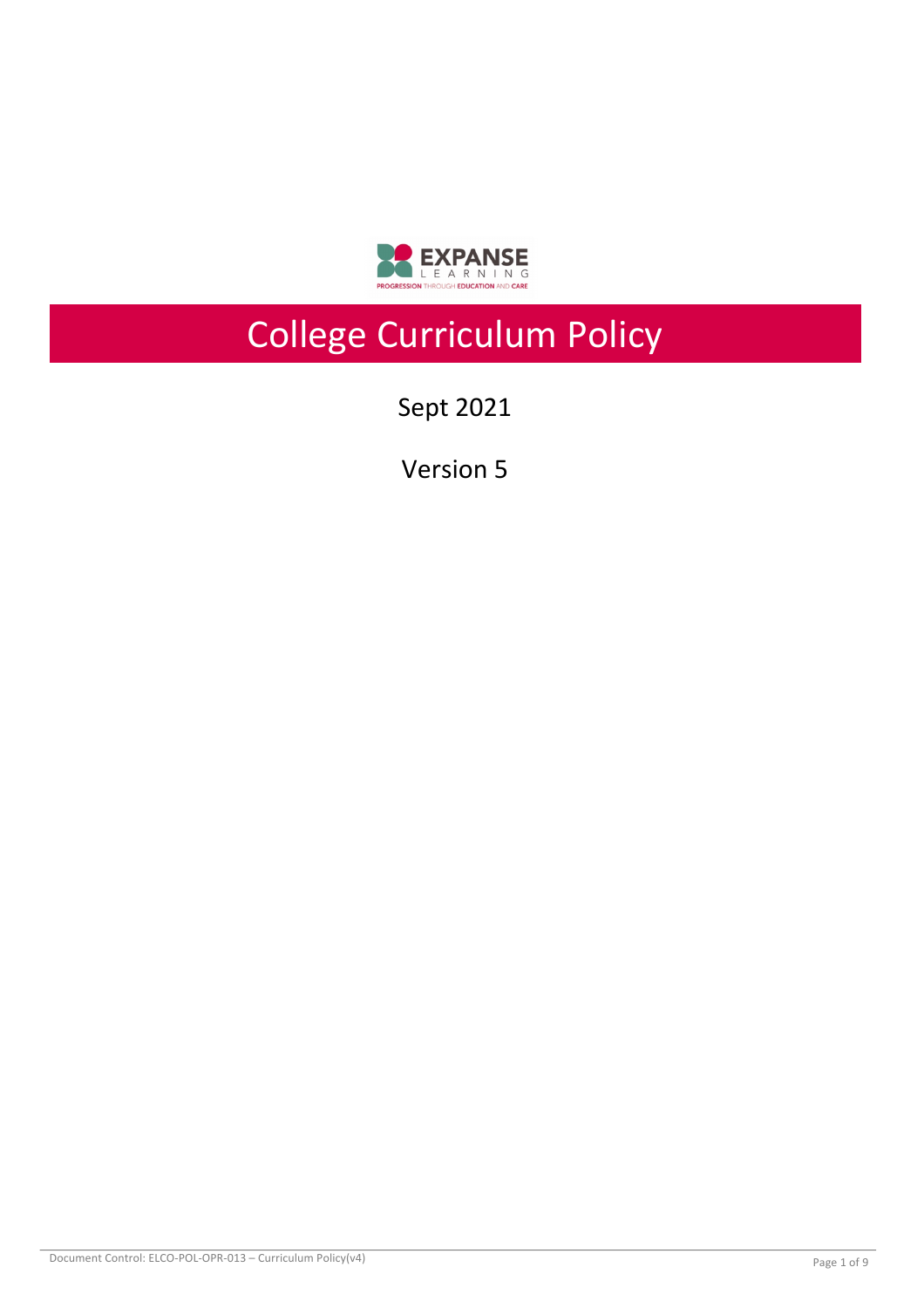### **Expanse Curriculum**

Expanse Learning Specialist College has an ambitious curriculum that has been designed to meet the needs of our students. It is not just about the journey, but the destination and as a student at Expanse Learning College, you will be supported to develop the skills you need to live a full and happy life. We work closely with students, families, and partners to ensure that that you have a personalised pathway, that includes a wide variety of learning experiences. Our aim is that you master and transfer knowledge, skills, and behaviours into different scenarios.

*"Careful planning and arrangements for progression to the next level courses for the vast majority of students ensures that they receive useful information, advice and guidance that help them to have a clear understanding of their employment goals and personal aspirations*". (**Ofsted 2018**)

"*Leaders have put in place ambitious programmes of study that give students opportunities to experience the world of work".*  (**Ofsted 2019**)

**Intent** What we aim to achieve through our curriculum

- To provide an outstanding education experience that students fully engage with and enjoy.
- To provide education that gives students knowledge, skills, and behaviours to enhance their life.
- To provide a personalised pathway into independence and employment.
- To prepare students to be independent, employed and lead fulfilling lives.
- To provide holistic guidance and support strategies that enable students to progress and achieve.
- To increase independent living skills that give students greater control over decisions which affect them.
- To improve students' functional application of Mathematics and English and Technologies.
- To increase work readiness skills, promote career options that match student aspirations.
- To increase student knowledge and experience of community, country, and wider world environment.
- To facilitate students transferring learning into home, community, and employer environments.

### **Implementation** How is our curriculum delivered

### **Curriculum Delivery**

- Students work towards personalised learning outcomes which are reflect Education Health Care Plan goals via a curriculum designed to be challenging, age-appropriate and focussed on achieving their outcomes.
- Students will complete a personalised pathway studying within practical, subject-based sessions that cover independent living, employability, community, health and functional skills maths and English.
- Students will learn within college, community and real-life employer environments within which they will have opportunities for repetition to develop knowledge, skills, and behaviours.
- We believe giving students control of their learning is essential and provide real choices via accredited and nonaccredited outcomes, which are co-produced and support successful learning and transition.
- We encourage participation in social activities during the college day, so students can practice social skills with peers, demonstrate and refine their behaviour and attitude.
- We source and provide relevant resources that support effective teaching and learning.
- We engage and empower students to express their views, choices, and opinions to inform curriculum design

### **Teaching and Learning**

- College Leaders, delivery and support staff have a wide range experience and skills.
- Students are taught by qualified and experienced staff, who have specialist knowledge.
- Student aspirations contribute to curriculum design, resulting in a truly personalised Study Programme offer which results in high levels of academic and personal achievement.
- The curriculum is designed meet a wide range of student needs and is split into six distinct Pathways: Communication and Sensory; Preparation for Life and Work (Independence) Preparation for Life and Work (Workskills), Creative Industry Production, Employability and Supported Internships.
- Each Pathways' students are taught in differentiated groups, where knowledge, skills and behaviours are exposed to significant stretch and challenge at all levels of ability.
- Individual learning outcomes are agreed at the start of a programme (baseline assessment), and individualised personal success targets (PSTs) that align to the Preparation for Adulthood themes allow the college to support students to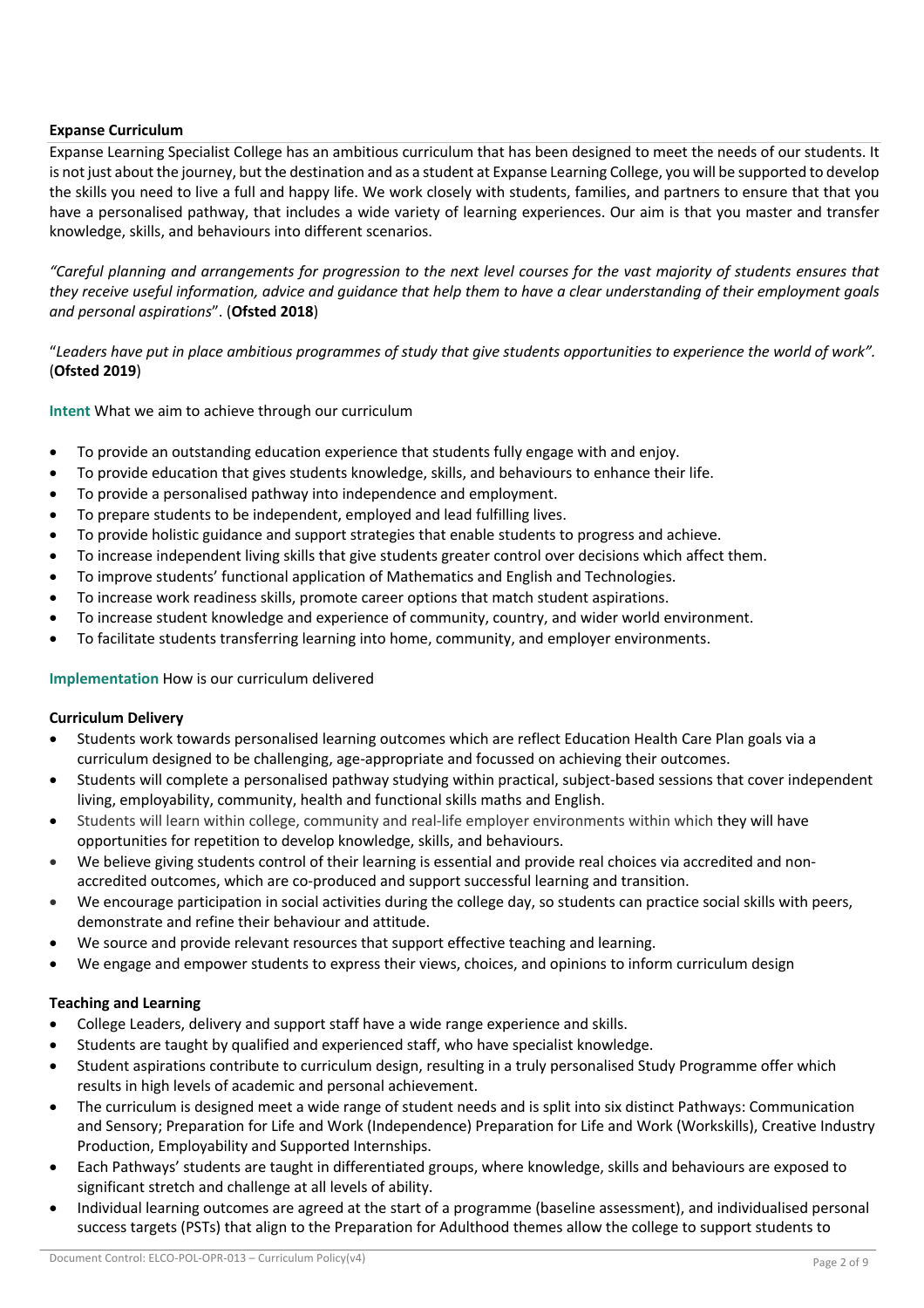develop skills that will prepare them well for their future lives.

- Students will work towards accredited and non-accredited functional skills as appropriate, improving Mathematics, English knowledge which is mapped across all subjects to capture naturally occurring functional skills.
- Employability focused Pathways provide the opportunity for students to develop vocational interests, whether in preparation for future career aspiration or work experience, where a practical context is used as an opportunity to practice and develop skills.

| College Pathways                             |
|----------------------------------------------|
| <b>Communication &amp; Sensory</b>           |
| Preparation for life and work (Independence) |
| Preparation for life and work (Work Skills)  |
| Employability                                |
| <b>Creative Industry Production</b>          |
| Supported Internships                        |
|                                              |

#### **Assessment**

- Each student has personalised accredited and non- accredited medium-term outcomes which are broken down into achievable short-term targets for the duration of the study programme.
- Students personalised accredited and non-accredited medium-term outcomes are created using results baseline assessments and include student, family, and staff input.

**Impact** What difference is our curriculum-making to students?

- Most students meet or exceed their expected levels of academic and personal progress.
- Most students make good progress and make a successful transition into adult life.
- Most students make good progress towards improving independence and make choices about how they want to spend their time and access facilities in their community.
- Expanse students accredited learning achievement rates are high.
- Most students exhibit good behaviour over their time at the college and increase their ability to self-manage and keep themselves safe in becoming more independent.
- Students are well prepared for the next stage of their lives, with most leavers progressing into meaningful destinations including some form of employment or activities that help them maintain productive adult lives.

**Personalised Learning** means working in partnership with the student to plan a learning pathway, according to their needs and personal objectives, in a way which delivers success including:

- Assessing the holistic needs of students
- Providing holistic appropriate support for students
- Seeking and responding to the views of the student to promote their voice
- Raising the ambitions of all students
- Encouraging students to take ownership and responsibility
- Supporting student transitions
- Developing appropriate accredited and non-accredited outcome targets with students

**Differentiated Study Programme Pathways** All students will be assigned to a pathway, within which their programme will be personalised by a choice of subjects, teaching methodology, assessment methodology, support arrangements and undertake a personalised programme of learning which helps to increase their skills and knowledge relating to employment, independent living, community inclusion and health in support of them progressing via a planned transition.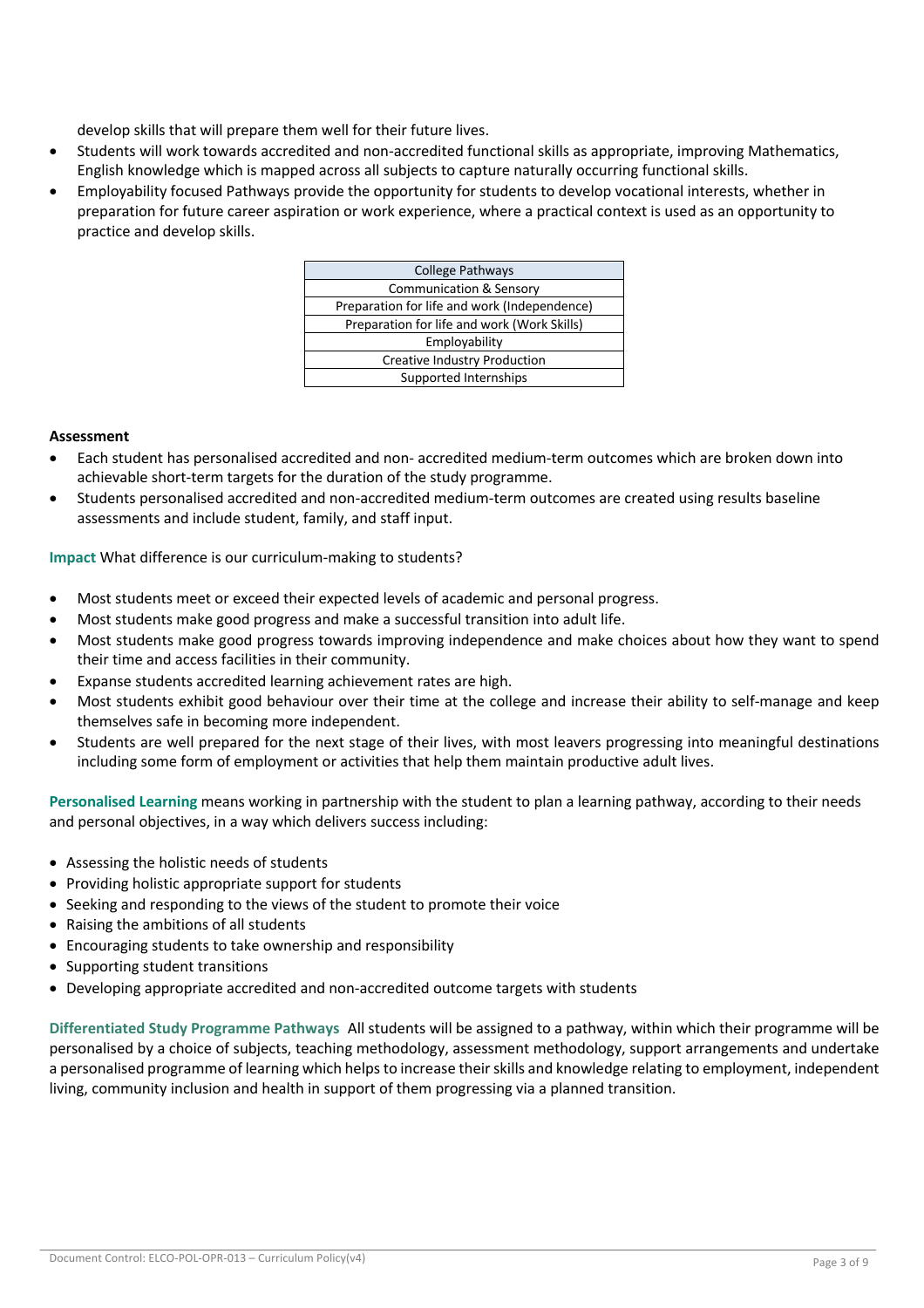|                | <b>Teaching Methodologies</b>                |    | <b>Subjects</b>                      |
|----------------|----------------------------------------------|----|--------------------------------------|
| 1              | <b>Classroom Taught Sessions</b>             | 1  | <b>Employability Skills</b>          |
| $\overline{2}$ | <b>Classroom Practical Sessions</b>          | 2  | Personal Development including (RSE) |
| 3              | <b>Enterprise Activities</b>                 | 3  | Enterprise                           |
| 4              | <b>Community Activities</b>                  | 4  | <b>Travel Training</b>               |
| 5              | <b>External Guest Speakers</b>               | 5  | <b>Functional Skills</b>             |
| 6              | <b>Physical Activities</b>                   | 6  | Retail                               |
| 7              | 1.1 Coaching Sessions                        | 7  | <b>Customer Service</b>              |
| 8              | <b>Experiential Learning</b>                 | 8  | Catering and Hospitality             |
| 9              | Peer Learning                                | 9  | Land based studies                   |
| 10             | <b>Remote Learning</b>                       | 10 | Art                                  |
| 11             | Self-Directed Study                          | 11 | Sport                                |
| 12             | Digital Study (Auditory/Visual/Kinaesthetic) | 12 | <b>British Values &amp; PREVENT</b>  |
| 13             | Work Experience Internal                     | 13 | Generic Pathway/Personal Pathway     |
| 14             | Work Experience External                     | 14 | <b>Community Learning</b>            |
| 15             | <b>External Visits/Trips</b>                 | 15 | <b>Health and Social Care</b>        |
| 16             | Peer Mentoring                               | 16 | Childcare                            |

|   | <b>ASSESSMENT METHODOLOGY (Accredited Study)</b> |  |    | <b>Creative Media</b>       |
|---|--------------------------------------------------|--|----|-----------------------------|
|   | Duke of Edinburgh                                |  | 19 | <b>Animal Care</b>          |
|   | Pearson Personal Growth and Wellbeing            |  | 20 | Gaming and Digital Design   |
|   | Pearson Work-skills                              |  | 21 | Education                   |
| 4 | <b>Pearson Vocational</b>                        |  | 22 | <b>Digital Capabilities</b> |
|   | National Online Safety Certification             |  | 23 | Sensory Exploration         |
| 6 | <b>Pearson Functional Skills</b>                 |  |    |                             |
|   |                                                  |  |    |                             |

| ASSESSMENT METHODOLOGY (Non-Accredited Study) |  | Aspiration(s)                                             |
|-----------------------------------------------|--|-----------------------------------------------------------|
|                                               |  |                                                           |
| Internal Certification                        |  | <b>EHCP Targets</b>                                       |
| <b>Personal Success Targets</b>               |  | Identified Learning Difficulties / Disabilities Diagnosis |
| Skills Builder                                |  | Key Health / Care Information                             |
|                                               |  |                                                           |

| <b>KEY SUPPORT METHODOLOGIES</b>    | 6  | Key Medication Information           |
|-------------------------------------|----|--------------------------------------|
| Autism                              |    | Media Consent                        |
| Cognition and Learning              | 8  | <b>Educational Needs Information</b> |
| Coordination                        |    | (Communication and Interaction)      |
| Hearing / Visual Impairment<br>4    | 9  | (Cognition and Learning)             |
| Physical Disability                 |    | (Social Emotional Mental Health)     |
| Social Emotional Mental Health<br>6 |    | (Sensory and Physical)               |
| Speech Language Communication       | 10 | <b>Key Support Strategies</b>        |
|                                     |    |                                      |

| <b>Subjects</b> |                                      |  |  |
|-----------------|--------------------------------------|--|--|
| 1               | <b>Employability Skills</b>          |  |  |
| $\overline{2}$  | Personal Development including (RSE) |  |  |
| 3               | Enterprise                           |  |  |
| 4               | <b>Travel Training</b>               |  |  |
| 5               | <b>Functional Skills</b>             |  |  |
| 6               | Retail                               |  |  |
| 7               | <b>Customer Service</b>              |  |  |
| 8               | Catering and Hospitality             |  |  |
| 9               | Land based studies                   |  |  |
| 10              | Art                                  |  |  |
| 11              | Sport                                |  |  |
| 12              | <b>British Values &amp; PREVENT</b>  |  |  |
| 13              | Generic Pathway/Personal Pathway     |  |  |
| 14              | <b>Community Learning</b>            |  |  |
| 15              | <b>Health and Social Care</b>        |  |  |
| 16              | Childcare                            |  |  |
| 17              | <b>Transport and Vehicle</b>         |  |  |
| 18              | <b>Creative Media</b>                |  |  |
| 19              | <b>Animal Care</b>                   |  |  |
| 20              | Gaming and Digital Design            |  |  |
| 21              | Education                            |  |  |
| 22              | <b>Digital Capabilities</b>          |  |  |
| 23              | Sensory Exploration                  |  |  |

| STUDENT PERSONALISED SUPPORT PLAN |                                                           |  |  |
|-----------------------------------|-----------------------------------------------------------|--|--|
| 1                                 | Aspiration(s)                                             |  |  |
| $\overline{2}$                    | <b>EHCP Targets</b>                                       |  |  |
| 3                                 | Identified Learning Difficulties / Disabilities Diagnosis |  |  |
| 4                                 | Key Health / Care Information                             |  |  |
| 5                                 | Key Medication Information                                |  |  |
| 6                                 | <b>Key Medication Information</b>                         |  |  |
| 7                                 | Media Consent                                             |  |  |
| 8                                 | <b>Educational Needs Information</b>                      |  |  |
|                                   | (Communication and Interaction)                           |  |  |
| 9                                 | (Cognition and Learning)                                  |  |  |
|                                   | (Social Emotional Mental Health)                          |  |  |
|                                   | (Sensory and Physical)                                    |  |  |
| 10                                | Key Support Strategies                                    |  |  |
| 11                                | <b>Explicit Timetable Support</b>                         |  |  |
| 12                                | <b>Additional Support Plans</b>                           |  |  |
| 13                                | <b>Functional Skills Levels</b>                           |  |  |
| 14                                | Destination                                               |  |  |

| <b>STUDENT PERSONALISED PROFILE</b> |                    |                            |                                         |                                           |             |
|-------------------------------------|--------------------|----------------------------|-----------------------------------------|-------------------------------------------|-------------|
| Student                             | Identified Pathway | <b>Identified Subjects</b> | Identified<br>Assessment<br>Methodology | <b>Identified Teaching</b><br>Methodology | Destination |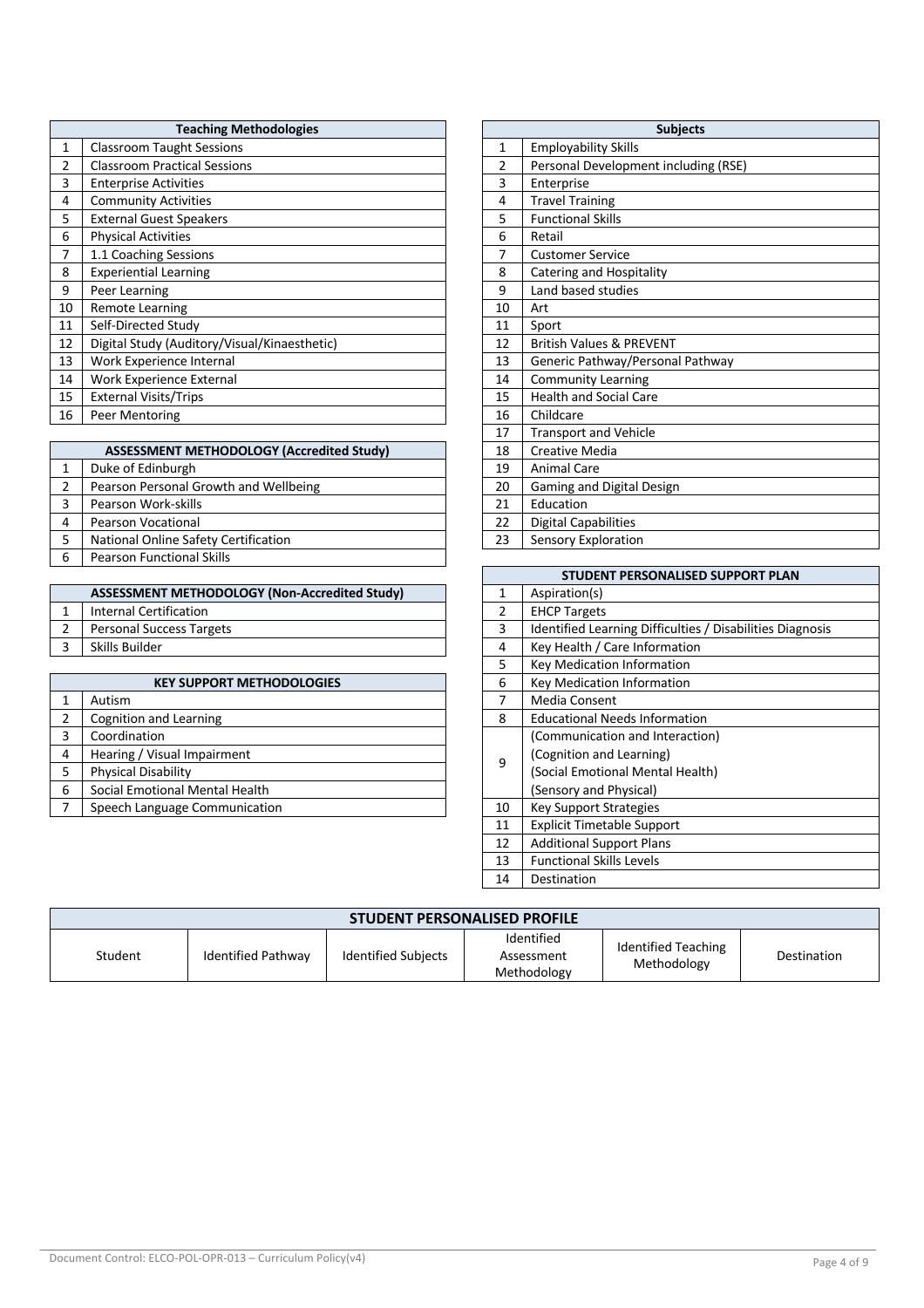

## **EXPANSE COLLEGE CURRICULUM**



#### **Initial Assessment**

Students are assessed to determine the level at which they are working in each subject area. A series of baseline assessments identify the student's abilities, understanding, knowledge and skills including behaviour, social skills, communication, English, maths employability from which personal success targets, qualification achievement targets, and relevant employability targets will be agreed.

**Monitoring of** students personalised outcomes is completed regularly with achievement of accredited and non-accredited milestones reviewed and updated.

**Personal success targets (PST)** are used to develop students personal, social, health and citizenship skills and will support the outcomes linked to British Values and Expanse Values.

**Long term Personal Success Targets** are negotiated with the student at the beginning of their programme. They set out the targets for the student that reflect both as personal ambitions and EHCP targets and Preparation for Adulthood - Independent Living, Employability, Community Inclusion, Health and Aspirations.

**Medium term Personal Success Targets** are closely linked to the Long-Term personal success targets and identify what the student needs to achieve over an academic year to achieve their Long-Term targets.

**Short term Personal Success Targets** are related to the curriculum area topics and the levels appropriate to each individual student and allow demonstration of distance travelled by individual students. The targets are broken down into milestones and integrated within sessions, monitored by staff and discussed with students and are also at annual review meetings.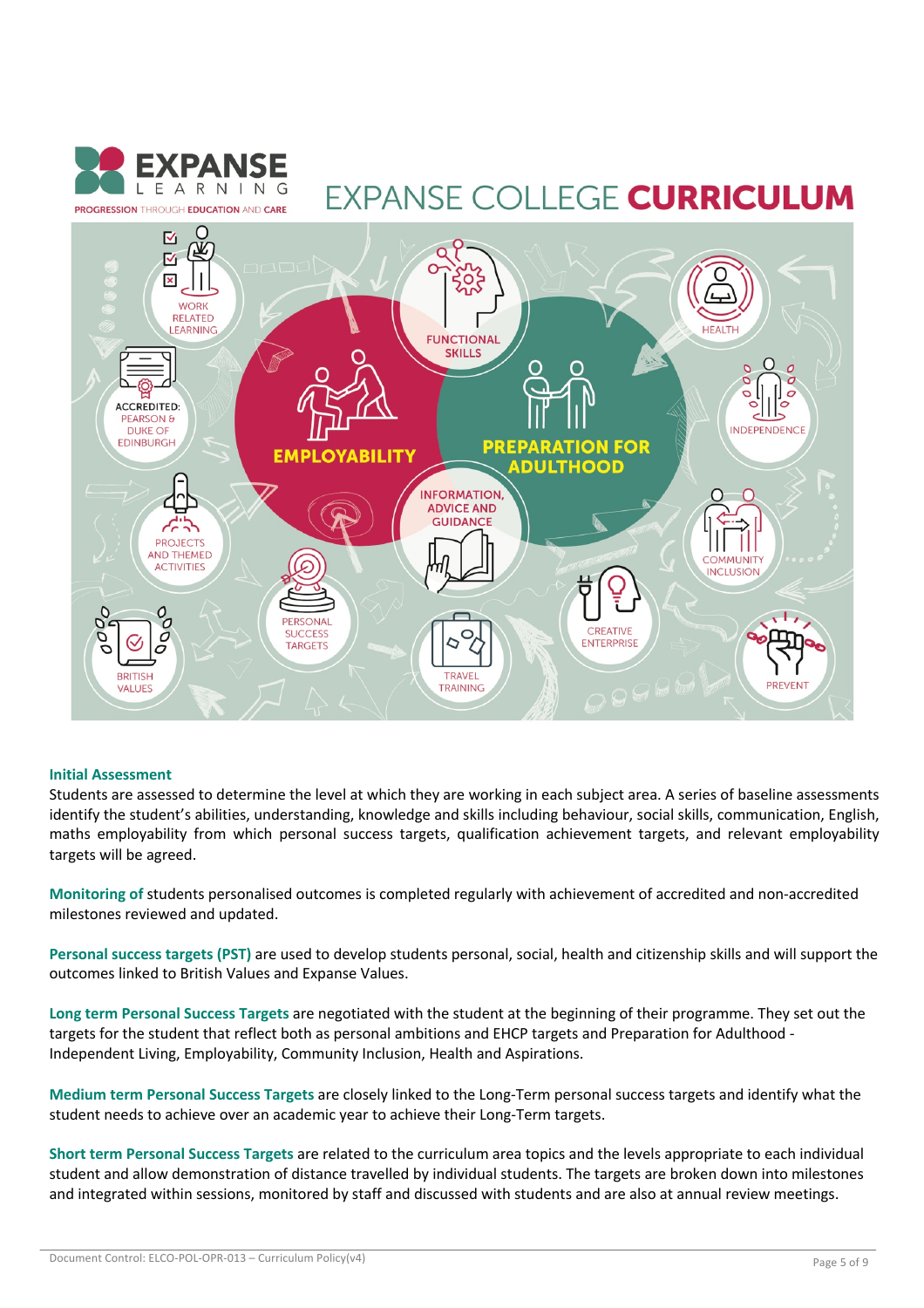#### **Accreditation:**

We deliver Pearson BTEC personal Growth & Wellbeing and Vocational qualifications Entry Level – Level 2, Functional Skills English & Maths Entry Level – Level 2 qualifications and Duke of Edinburgh Awards.

#### **Social Activities**

Social activities broaden the experience of all the students and add variety, challenge, and fun to the college experience. There are a range of activities that take place over lunch and breaks and some which are integrated within the pathways.

#### **CEIAG Activities**

Expanse Learning Work Related Learning and CIAG activities are reflective of the **Gatsby Benchmarks.**

**A Stable Careers Programme:** All students are supported throughout the year utilising the Gatsby Benchmarks and have career education and guidance embedded within their study programme pathway.

**Learning from Career and Labour Market Information:** Every student and their parent/carer have access to good quality information about future study options and labour market opportunities. To make best use of this available information, students receive appropriate 1:1 guidance from their teacher or training development officer and can access additional 1:1 guidance via GMCA careers and guidance specialists.

**Addressing the Needs of each Student:** We acknowledge that students can and do have different career guidance needs at different stages. Effective programme planning and regular reviews with their teacher or alongside student support and parental input ensures that students are given appropriate opportunities for impartial advice and support which is tailored to their needs and have equality & diversity and safeguarding considerations embedded throughout.

**Linking Curriculum Learning to Careers:** Impartial careers education and guidance is delivered via discrete sessions as well as being embedded within sessions and covers work related learning, preparation for adulthood, and industry knowledge. Activities include Labour market research, CV workshops, mock interviews subject aimed at developing students' ability to make an identify a realistic career or independent living pathway mapped to their EHCP outcomes.

**Encounters with Employers and Employees:** All students have opportunities to learn from employers about work, reinforcing classroom learning of the relevant employability and personal skills that are valued in the workplace. This will include visiting speakers, employer-led learning sessions, peer mentoring and collaborative enterprise activities.

**Experience of Workplaces:** All students will have access workplace experience(s) including work visits, work shadowing and/or work experience placement including volunteering and citizenship. This is aimed at stretching students to expand their networks and build experience in identifying and demonstrating skills required in the workplace and supports them in making an informed decision in identifying a realistic career or independent living pathway mapped to their EHCP outcomes.

**Encounters with Further and Higher Education:** All students access impartial guidance and events to help them understand the full range of further learning opportunities that are available to them. This includes both academic and vocational routes and learning in colleges, universities and in the workplace.

**Personal Guidance:** All students will receive personal support and guidance with their designated teaching team and GMCA Advisor and an Annual Review as a minimum. Students will receive additional personal support and guidance via our student support team and teaching team as part of their personalised programme.

#### **Student Support**

**Learning Support** is delivered by teaching teams in addition to working with the colleges' dedicated student support team. All teams are responsible for developing monitoring and supporting the student to adhere to and achieve their outcomes by managing closely managing student support strategies.

**Additional Support** is available for students with specific health needs or disabilities. The learning support team and teaching teams will coordinate strategies to ensure that students can fully access education and achieve to their fullest potential. Teachers will plan learning so that it is appropriate in terms of each student's physical capacity and learning level, including the deployment of staff, resources, and equipment. Students are supported to improve or maintain their independence and self-manage where appropriate. Our site facilities are fully accessible, and our learning support team work closely with relevant specialists to support the college in planning for and supporting students with physical needs so that they can continue planned therapeutic activities where relevant on site alongside of their studies.

**Speech and Language Therapy:** The learning support team will liaise with Speech and Language Therapists to assess/support students as needed and create a communication profile for the individual.

**Behaviour Management:** The learning support team work closely with relevant specialists to support the college in planning for and supporting students with behavioural needs to support students to be in control of their own behaviour so that they can access learning. We utilise behaviour plans to ensure consistency of approach and encouraging and facilitating positive behaviour from students.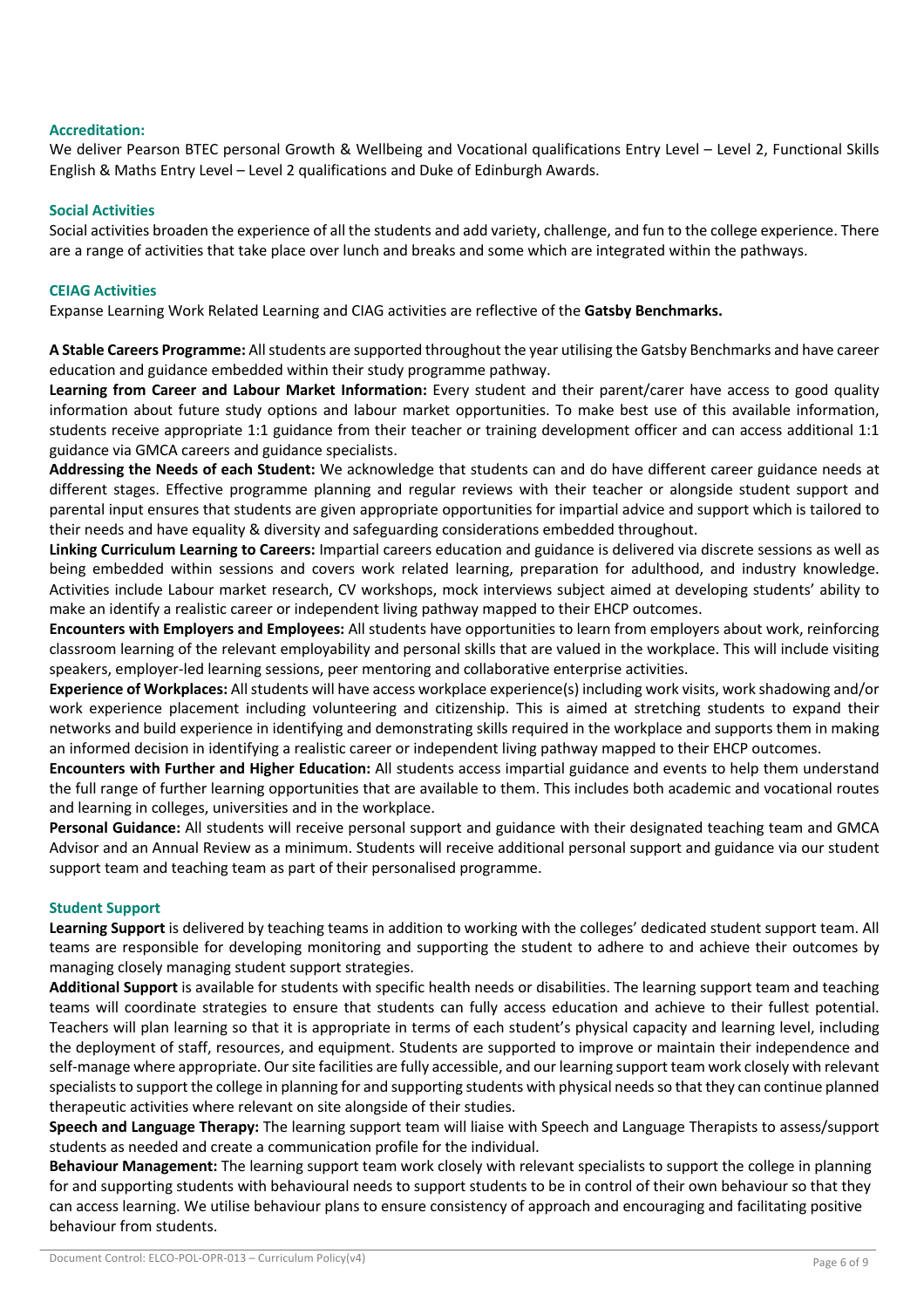**Social and Emotional Mental Health:** The learning support team work closely with relevant specialists to support the college in planning for and supporting students with social, emotional, mental health needs to support students as needed. These include NHS, Social Services, Mental Health Team and Adult Learning Disability team.

#### **Transition**

Students transition to the next stage of their lives with staff focused on ensuring that the curriculum prepares the student for the transition to life as a young adult. Each student leaves with a certificates, portfolio and records detailing relevant information and essential contact details. The college will support students for a 12-month period after leaving.

| <b>Student Journey</b>                                     | <b>Activity and Monitoring</b>                                |
|------------------------------------------------------------|---------------------------------------------------------------|
| Referral<br>$\bullet$                                      | <b>Meet Students</b><br>$\bullet$                             |
| <b>Pre-Enrolment Assessment</b>                            | <b>Taster Days</b><br>$\bullet$                               |
| Multi-Disciplinary Assessment                              | <b>EHCP</b><br>$\bullet$                                      |
| <b>EHCP</b>                                                | Specialist Assessments - SALT/OT/Behaviour/Physio             |
| V10                                                        |                                                               |
| <b>Annual Review</b><br>$\bullet$                          |                                                               |
| Pre-start screening<br>$\bullet$                           | BKSB initial and diagnostic assessment<br>$\bullet$           |
| Induction<br>$\bullet$                                     | <b>Baseline Assessments</b><br>$\bullet$                      |
| FS Initial assessment                                      | <b>Assistive Technology Assessment</b><br>$\bullet$           |
| FS Diagnostic assessment<br>٠                              | <b>Student Monitoring</b><br>$\bullet$                        |
| <b>Baseline Assessments</b>                                | <b>Student Profile</b><br>$\bullet$                           |
| <b>Risk Assessments</b>                                    |                                                               |
| <b>Personalised Learning</b>                               | Analysis of IA Data, observations, assessments<br>$\bullet$   |
| <b>EHCP targets</b><br>$\bullet$                           | Agree personalised pathway<br>$\bullet$                       |
| FS assessments<br>$\bullet$                                | Identify accredited and non- accredited outcomes              |
| Baseline assessments<br>$\bullet$                          | <b>Student Profile</b><br>$\bullet$                           |
| PST and Milestone targets<br>$\bullet$                     |                                                               |
| <b>Qualification targets</b><br>$\bullet$                  |                                                               |
| Personalised Pathway Timetable:                            | Employability / Work Related Learning<br>$\bullet$            |
| Subjects<br>$\bullet$                                      | Functional Skills / Communication / Calculation<br>$\bullet$  |
| <b>Teaching Methodologies</b><br>$\bullet$                 | Personal Development / Independent Living Skills<br>$\bullet$ |
| Assessment Methodologies<br>Ċ                              | Health / Sex & Relationships education<br>$\bullet$           |
| <b>Support Methodologies</b>                               | Community Inclusion<br>$\bullet$                              |
| <b>Accredited Outcomes</b>                                 | <b>British Values / Prevent</b><br>$\bullet$                  |
| Non-accredited Outcomes<br>$\bullet$                       | Vocational<br>$\bullet$                                       |
| Transition destination<br>$\bullet$                        | Technology<br>$\bullet$                                       |
| Ongoing Monitoring and review of progress<br>$\bullet$     | Databridge progress updates<br>$\bullet$                      |
| <b>Case Conferences</b>                                    | Progress Days<br>$\bullet$                                    |
|                                                            | <b>Student Progress Tracking Wall Charts</b><br>$\bullet$     |
|                                                            | Destination progress update<br>$\bullet$                      |
| Ongoing monitoring of Progress towards and or<br>$\bullet$ | Half termly updates<br>$\bullet$                              |
| achievement of milestones and qualifications               | Half termly case conferences<br>$\bullet$                     |
| <b>Case Conferences</b>                                    | Moderation of PST's and Qualifications<br>$\bullet$           |
|                                                            | Parents evenings<br>$\bullet$                                 |
|                                                            | Annual Review process<br>$\bullet$                            |
| Transition<br>$\bullet$                                    | Transition days and presentations<br>$\bullet$                |
|                                                            | End of year event                                             |
|                                                            | Post Course Support<br>$\bullet$                              |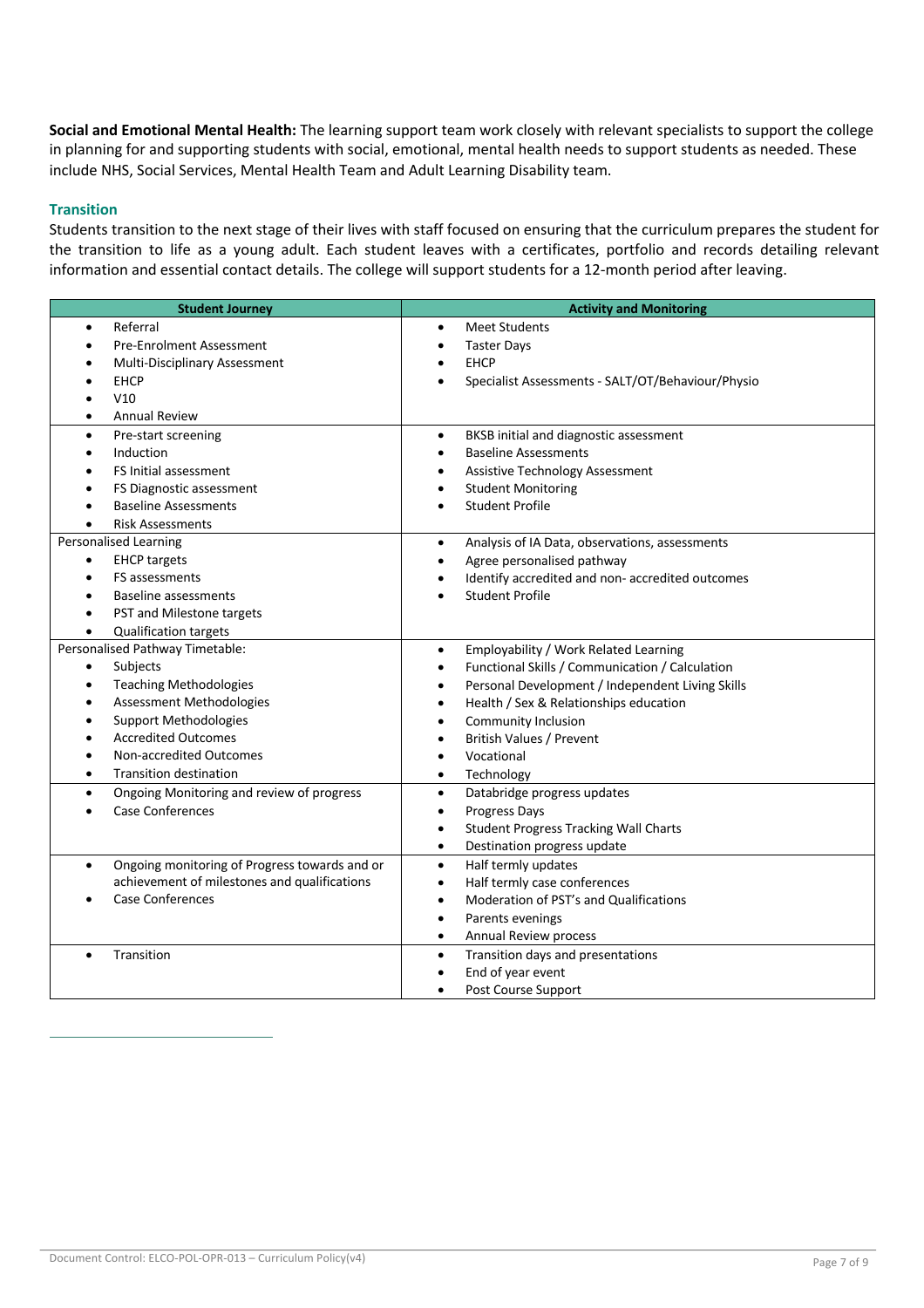

**The learning journey and specialist approach to non-accredited learning and achievement**